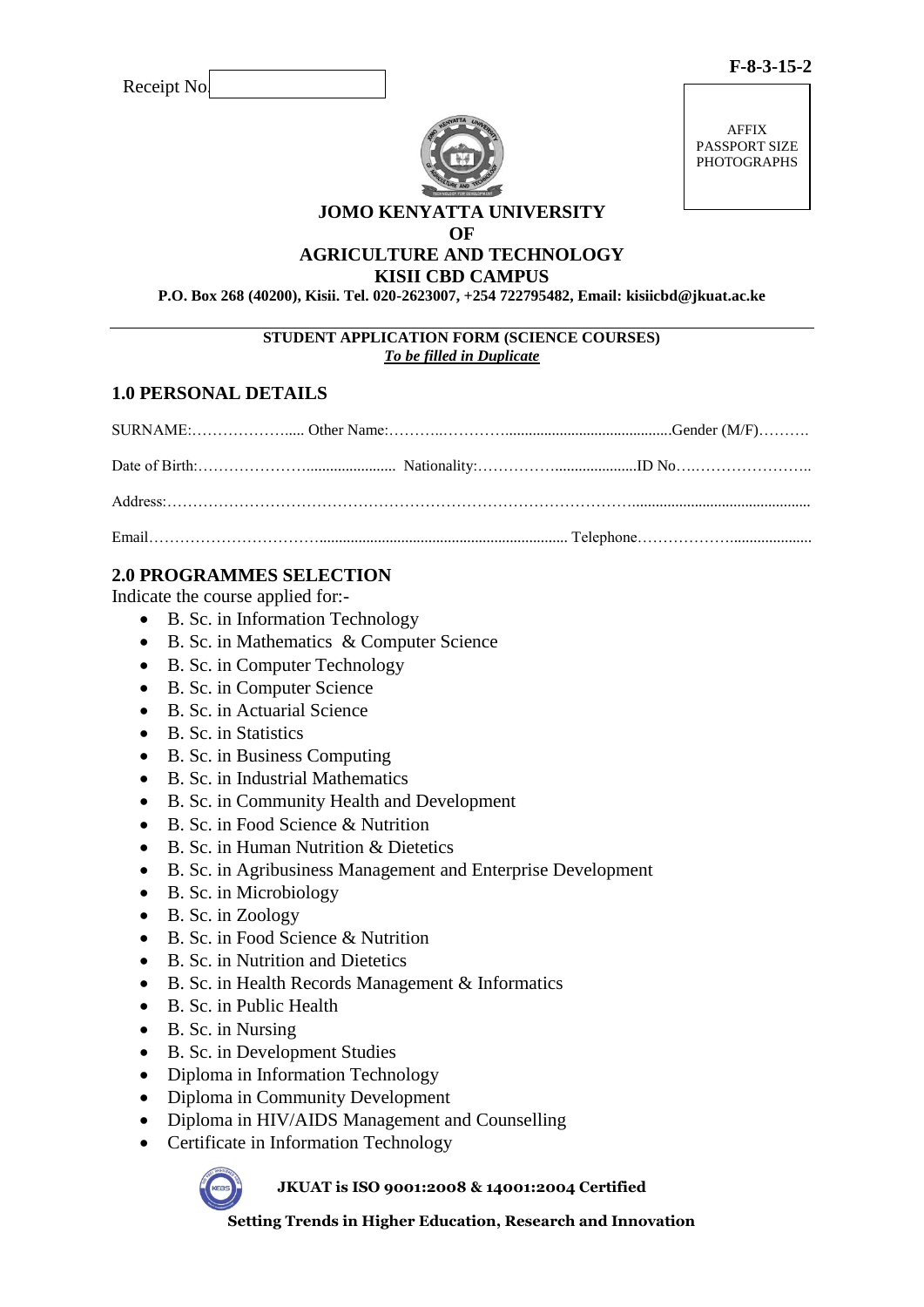Receipt No.

- Certificate in HIV/AIDS Management and Counselling
- Certificate in First Aid
- Certificate in Mushroom Cultivation
- Certificate in Horticulture
- Bridging Certificate in Mathematics
- Environmental Impact Assessment
- Occupational Safety, Health and Environment
- Computer Packages

Intake date:……………………………………………...................................................... Pattern of Study: *Full-time ( ) Part-Time ( ) Weekends ( )*

### **3.0 EDUCATION**

Below indicate school certificates held, including the name of the institution, grade and date awarded.

| School Attended | Dates       |           | Qualification | Date Awarded |
|-----------------|-------------|-----------|---------------|--------------|
|                 | From (Year) | To (Year) | Attained      |              |
|                 |             |           |               |              |
|                 |             |           |               |              |
|                 |             |           |               |              |

NB: (Attach certified copies of them relevant certificates).

Name and address of nearest relative, person or agent who should be contacted in case of emergency:

Name:…………………………………………………………. Relationship…………………………. Address:……………………………………………………….. Telephone:…………………………...

# **4.0 TERMS AND CONDITIONS**

- 1. Course fees must be paid in advance at the time of booking, unless prior credit arrangements are made and approved by an authorised officer of the Company.
- 2. Where credit is granted, the account must be settled within the agreed period otherwise a monthly penalty charge of 3% will be levied on a cumulative basis.
- 3. A 20% fee will be charged on any bookings cancelled before commencement of classes.
- 4. There will be no refund of any bookings cancelled or abandonment of classes once they have commenced
- 5. A Kshs. 1,000 service fee will be charged on all returned cheques.
- 6. The School accepts no liability whatsoever for any injuries inflicted during the course of training.
- 7. The School does not accept any liability for loss or damage to any property brought or left on the premises by the student.
- 8. Students will be charged for any damages caused to equipment by their negligence.
- 9. Certificates will only be awarded after the fulfilment of all the particular course's requirements.



**JKUAT is ISO 9001:2008 & 14001:2004 Certified**

**Setting Trends in Higher Education, Research and Innovation**